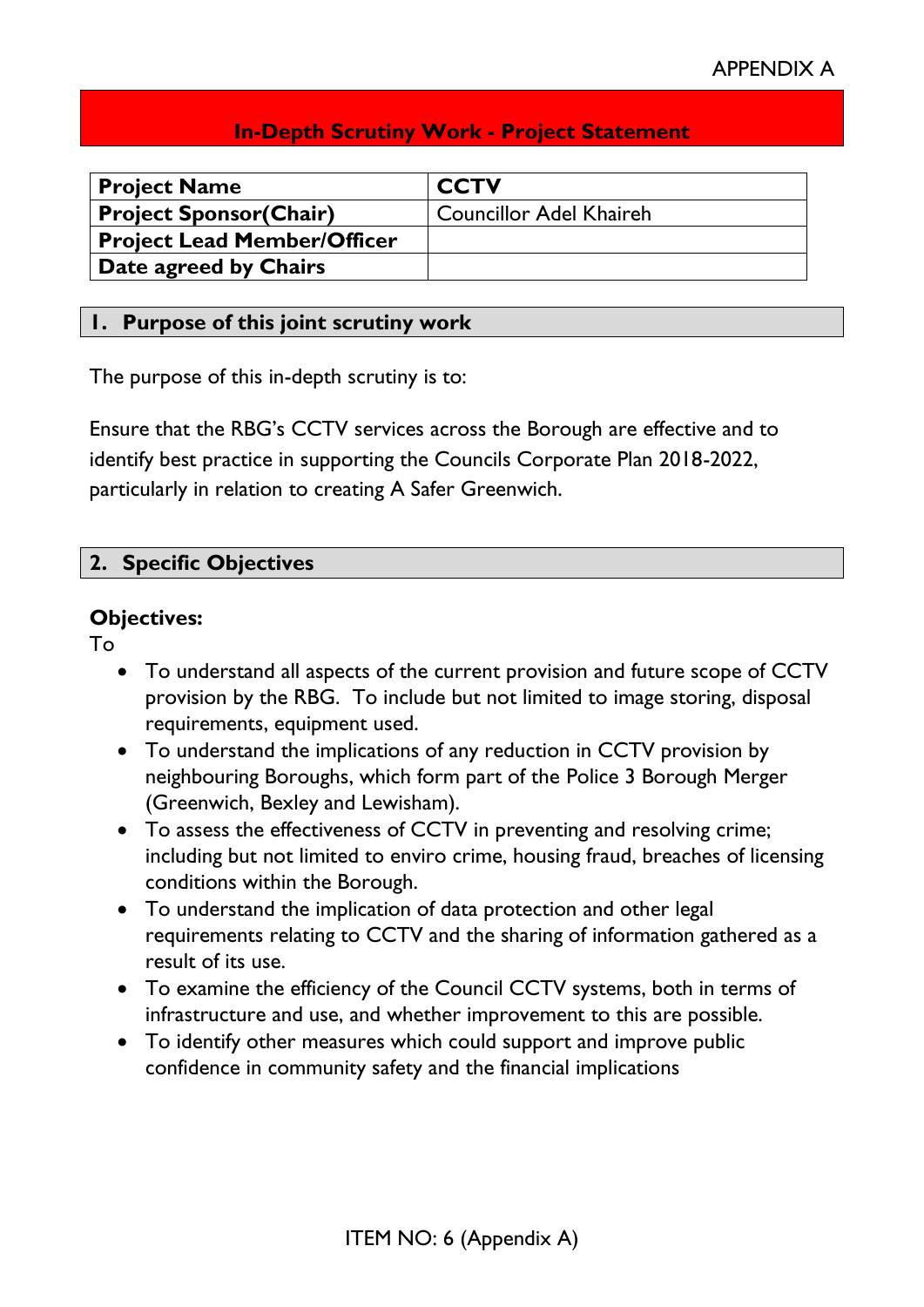# **Objectives of the In-Depth Scrutiny:**

To identify the roles and responsibilities of the Council in all aspects of current CCTV use to take a tough approach to anti-social behaviour and how the Council is working with the police, schools and businesses involving our local communities at every opportunity.

#### **3. Tasks to be done**

## **Scope:**

To achieve its Objectives the following may be undertaken;

- Desktop research.
- Receive report/s from Officers on the various CCTV Provisions.
- Meet with officers, supervisors and leaders to understand and examine the process and challenges in RBG.
- Meet with public, third sector providers and other organisations to gather evidence
- Consider the implications of the GDPR regulations on the use and viewing of CCTV images.
- Consider if there are options for revenue income
- Understand the implications of environmental improvement schemes i.e. tree planting, on the sight lines and effective use of CCTV
- Understand the implications of planning development's on the potential loss of CCTV locations.
- Analyse evidence received provided to draw conclusions and offer recommendations.

## **4. Proposed Project Group Membership and Roles**

Councillor Adel Khaireh - Chair of the CS&E SP Sean McDermid - Assistant Director of Community Safety & Environment Lorraine Hancock - CCTV Manager Dave Downs - CCTV Manager Jean Riddler - Corporate Governance Officer / Scrutiny Support Officer

Other parties to be guided by the findings as the In-Depth Scrutiny is conducted.

#### **5. Resource Implications**

Funding required to:

a) arrange transport to undertake visits to sites (if required)